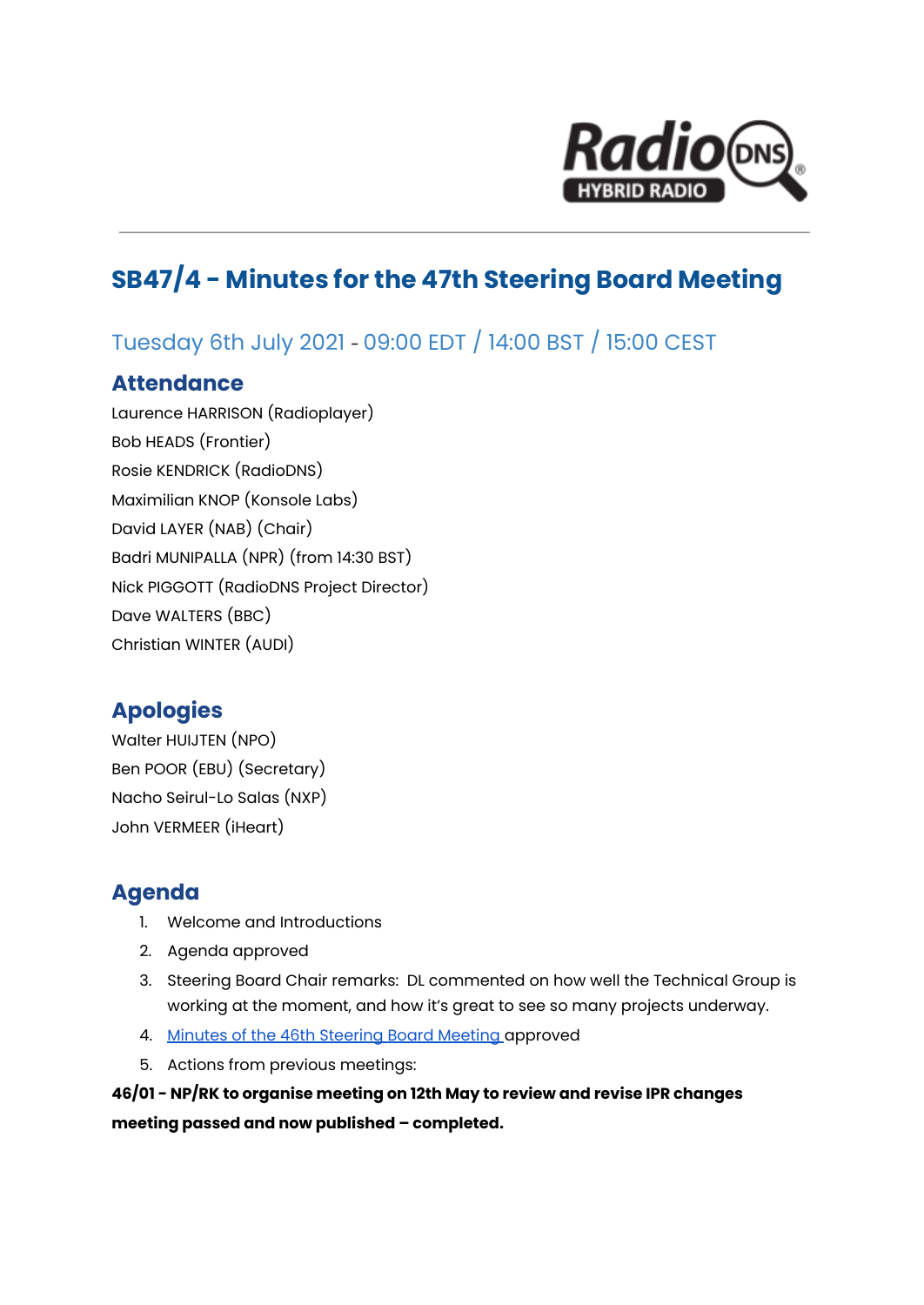**46/02 - NP/RK to work out how to regularly make sure the teams are complete, and how often - we have decided to do this every August as part of the membership renewal process – complete.**

**46/03 - identify top 50 global broadcasters and create a list of those we need to target - PO report**

### **46/04 - NP create document for broadcasters on the different interdependencies and relationships of RadioDNS users - not finished but in process**

6. Technology Group Report  $(SB47/02)$  $(SB47/02)$  $(SB47/02)$  – NP

Had a really active meeting last Tuesday - we schedule them to fall a week before the SB.

It was a short meeting with focus and this is the abridged version of the meeting report. Big picture: we have been learning from implementations in the fields and this is leading to updates in the standards.

- a. Changes to the Service and Programme Information Standard including making voice reactive control more consistent and effective.
- b. Changes to the Hybrid Radio Lookup Standard Just changing the guidance to provide clarification on implementation.
- c. Lookup for NPR (USA) and CBC (Canada)

Needs consistent agreement on how to handle the split for some PI codes between USA and Canada. There is currently a workaround, which we can formalise.

d. Push Metadata

Moving this into a pre-standard prototype. A few members are happy to implement the current document so we can get some feedback on use. If this is OK by September then we can probably move forward with this standard change.

e. Analytics

Prototyping is now possible but we haven't talked about how we might do this.

f. Broadcast Audio Replacement

We would like to ask any members to join this working group, we currently have 3 members interested. Expectations and first approach are being prepared by Andy for presentation at the next TG meeting.

DW - stated he has seen the documentation for the standardisation of Push Metadata from Nick Humfrey.

LH - PI codes for Canada  $/$  USA - this is a practical problem, is the TG working on a solution?

NP - we have a work-around for Canada / USA and did come up with an idea for Austria / Slovakia / Italy but there are some problems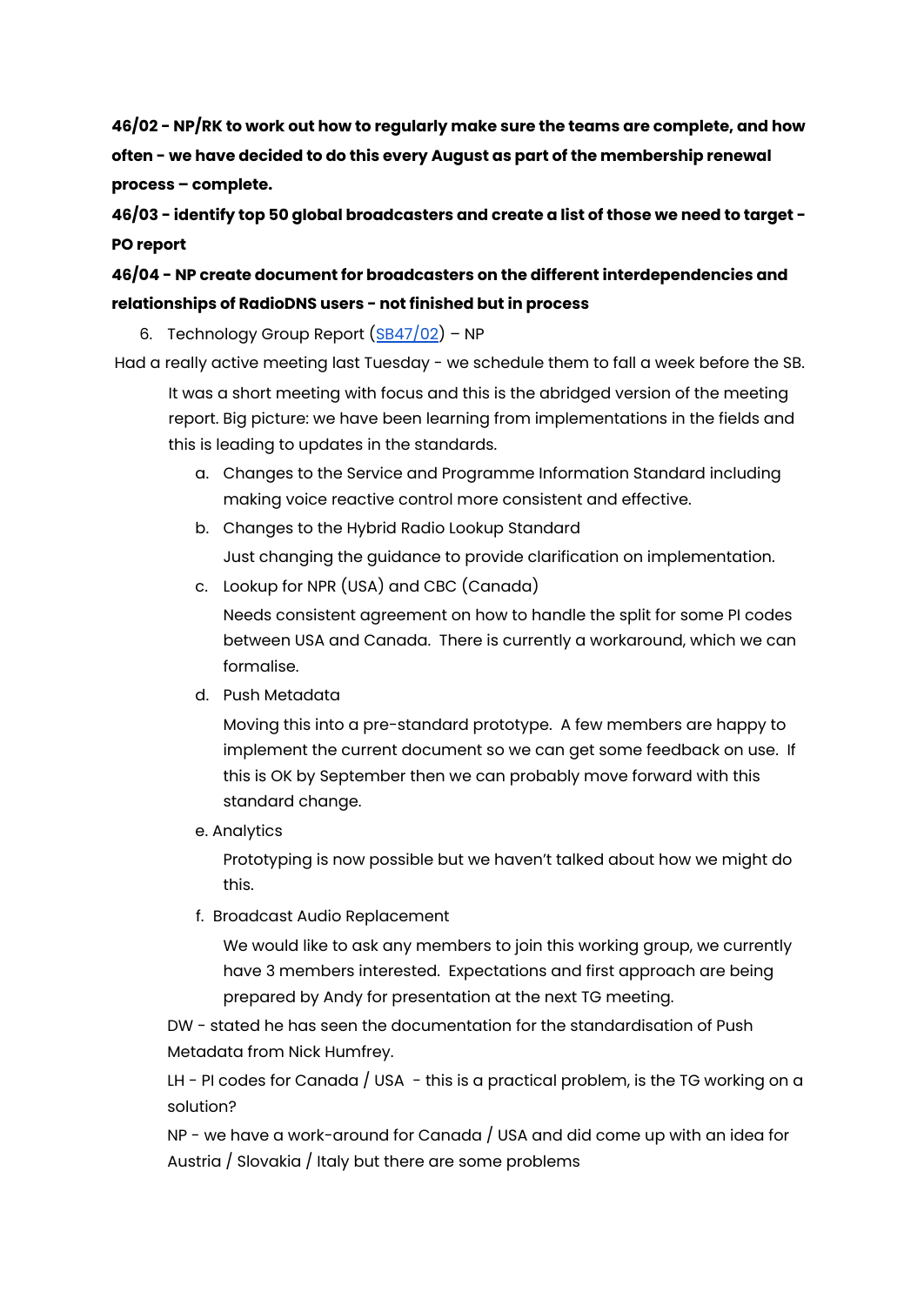CW - we can usually get the missing country information for Austria / Slovakia / Italy from DAB

NP - We're leaving this open as an issue but not a priority as not causing problems "on the ground".

- 7. Project Office Report  $(SB47/03)$  $(SB47/03)$  $(SB47/03)$  NP / RK
	- a. Financial Report NP ran through the current situation and projected spending.
	- b. Membership Review

We have our highest ever membership and it was suggested that we do a press release that we have an all-time high number of members, it was agreed to wait until September.

#### **AP - press release our membership high in September**

c. Events

DW - suppliers seem to be keen to be getting out to IBC and NAB DL encouraged us to attend CES and if meetings are scheduled, NAB could possibly assist in getting a meeting room.

d. Communications

update from RK on current social media status and also a link to document with all of the press we have had this year.

e. Visual Design and Website Update

Demonstrated some of the website and that the priority was to think about user journeys and visuals. Beta version in August which we will let the board see.

- f. Country Coverage Update Still work in progress.
- g. Sustainability report

Kick started by the BBC as all their suppliers will need a sustainability report, this is almost finished and asked the board to read and let us know.

h. Diversity report

It was agreed we should draft a diversity report

DW commented that it is a good, responsible and socially aware thing to do and that knowing where you want to be helps you target those people you want to be part of your organisation and industry.

LH - agreed - worth having a look at some kind of policy. At Radioplayer when invited to take part in panel discussions we only do so if there is some diversity on the panel, but you need to be prepared not to take part.

#### **AP - create draft diversity report/policy**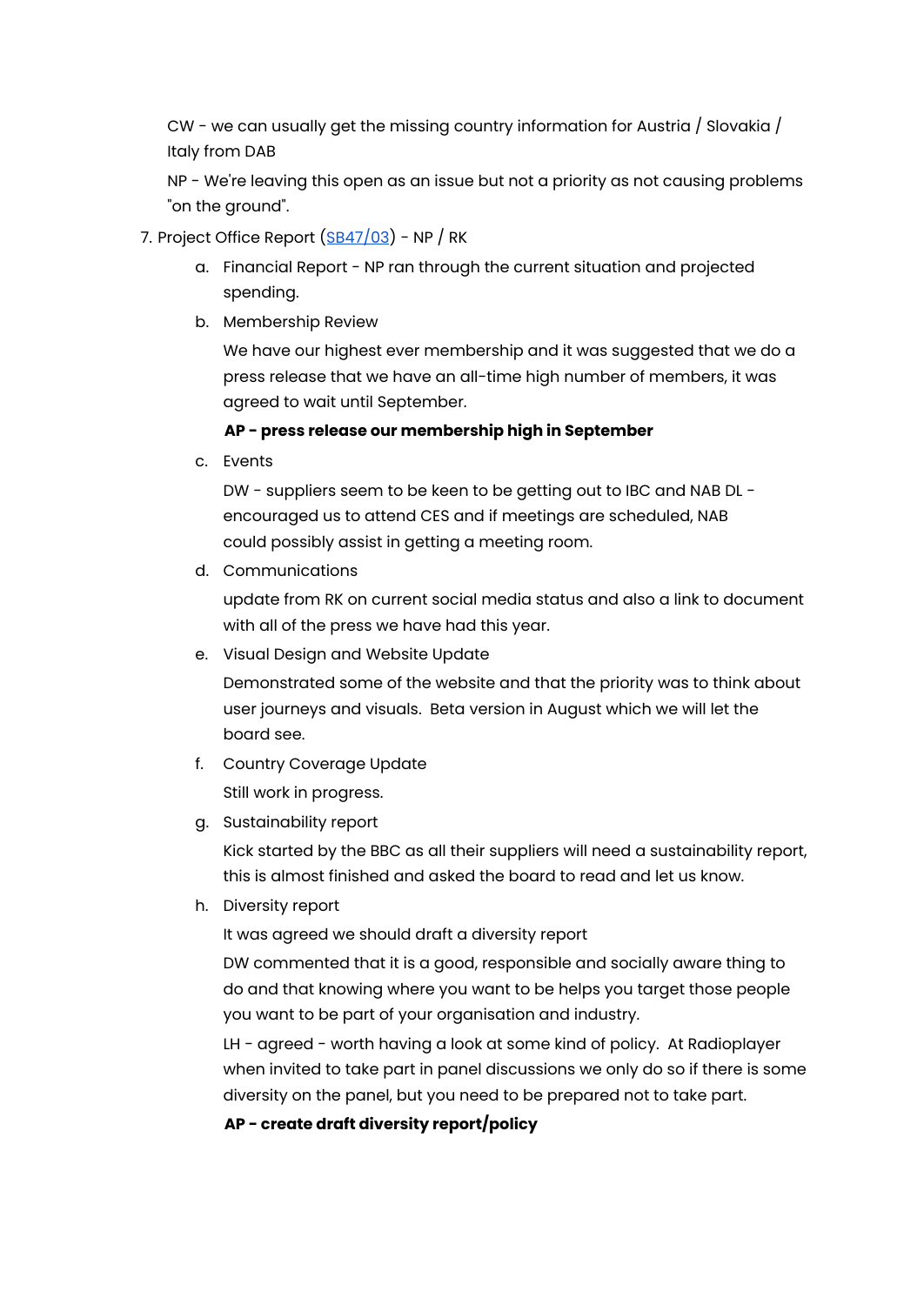#### i. Automotive Receiver Functionality Research

This research and report is looking at what is happening right now. RadioDNS is coming up as a recognised technology, there is still the problem to overcome where there is a focus on quantity not quality with logos and so maybe we need to focus on our database is 99% right, not we have 55K logos.

BH - is the data so far documented?

NP - working group meeting this Thursday when we will be presenting, but did present initially in June.

DL - how do the database companies connect with the auto manufacturers - can we do the same thing? Any value in this? NP - we are talking to the same people. Some manufacturers just want to buy a package and see it as an easy solution. We are trying to ask OEMs to support us. DW - going to CES might be a priority - the North Hall OEMs. Is there a marketing exercise or positioning we could take that we are 100% accurate? Could we engage someone like Rajar (UK audience measuring service) to potentially exert some legal strength on manufacturers?

Discussion about timing and keeping up the pressure so when contracts are up the OEMs might be looking for a different collusion. Also if the logo providers used RadioDNS to source the logos, that would mean their content was correct at that time.

#### j. Software development

We have a backlog - Andy is going to be more available from August and has committed to doing 2 days a week until the end of the year. Plus projects such as we would like a tabletop demo (prototype for users) and also for trade shows.

DL - great list but concerned we will run out of time if we don't get someone else additionally involved. We need to spend the money, i.e. the tabletop demo might be a good thing to pull out and give to someone else who we can bring up to speed and use as well as Andy.

An additional project could be developing a database similar to the one created for the US of active RadioDNS implementations, which is very useful. NP - Nick Humfrey of the BBC has radiodns.uk which has similar functionality which uses Ofcom and he has open sourced the code. We can look at that and see if there are data sources available to support similar sites in other countries.

However, for example, Is there a single national database in Germany? CW - No, in Germany it is very difficult.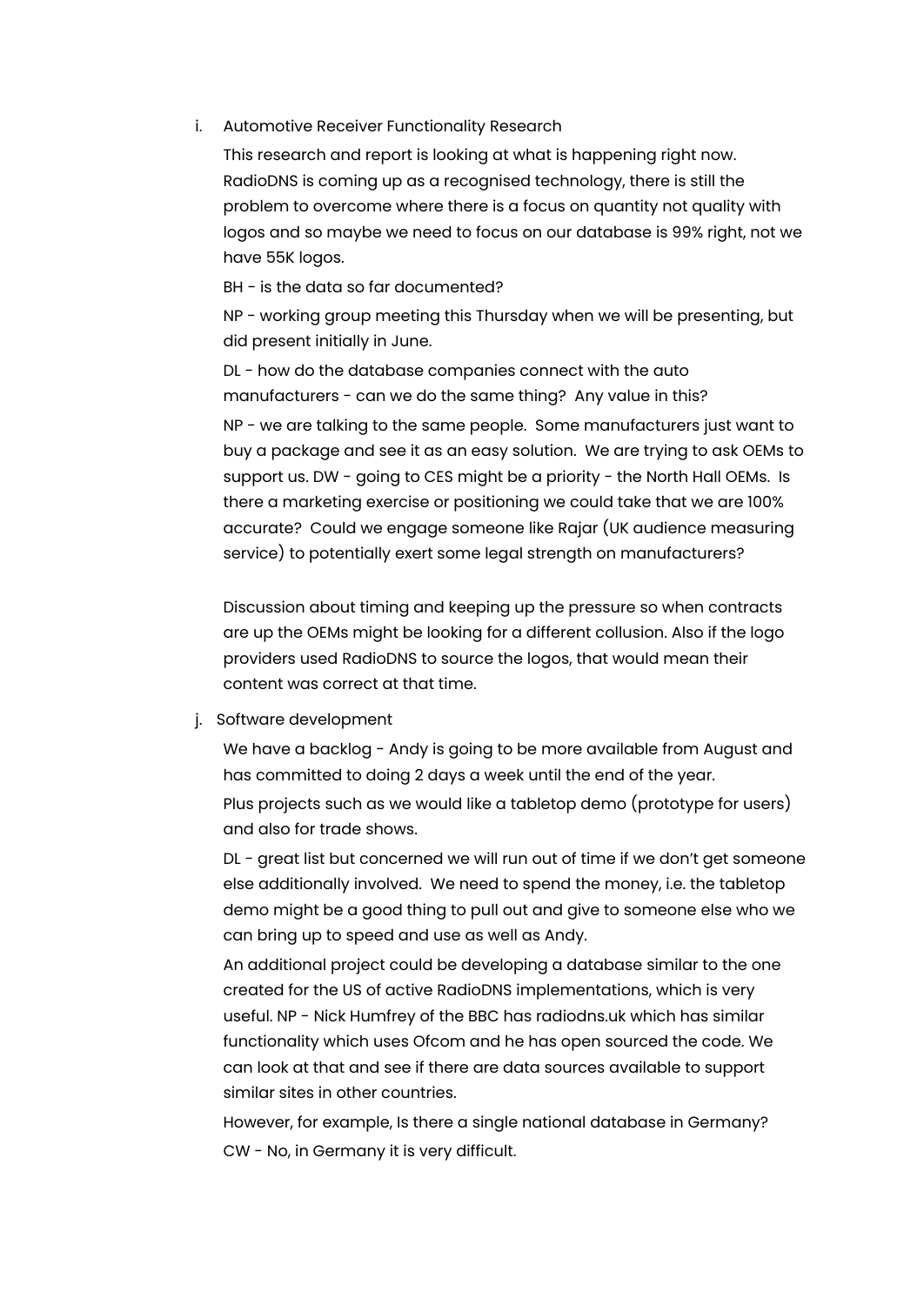DL - It is useful in the US to help establish whether stations are participating and otherwise help them check their status.

DW - middle step researching where data is easily useable

## **AP - find countries where we might be able to find data to develop a RadioDNS**

#### **participant database similar to the one maintained by NAB in the US.**

- 8. Any Other Business:
	- a. Laurence Harrison, Radioplayer

Radioplayer has been doing a review of the data they are providing through RadioDNS. And want to raise:

- Broadcasters switching service providers to use RadioDNS, either 3rd party or do it themselves. We can see that some of the data they are providing is inaccurate. What can we do to help this?
- There is a lack of understanding at a broadcaster level of RadioDNS and more education is needed.

Recommendation would be this is an opportunity for RadioDNS to do an audit of where the data is now, that would give us a good snapshot and we can see who isn't updating.

Or a simple one-pager in terms of providing to broadcasters about processes and what the expectation is on a service provider of how they should be looking to update SI files - best practice or even certification.

NP - we could systemise comparing what is in the DNS records with the SI files and if there is a divergence we could generate an email.

LH - maybe put it on the next meeting as an agenda item and look at some options?

#### **AP - make this an agenda item for the next meeting with some more options**

b. DL - have a meeting with fmlists.org and will let the board know how it goes.

9. Action Point review:

**46/03 - identify top 50 global broadcasters and create a list of those we need to target - PO report**

**46/04 - NP create document for broadcasters on the different interdependencies and relationships of RadioDNS users - not finished but in process**

**47/01 - press release our membership high in September (RK)**

**47/02 - RK/NP create draft diversity report/policy**